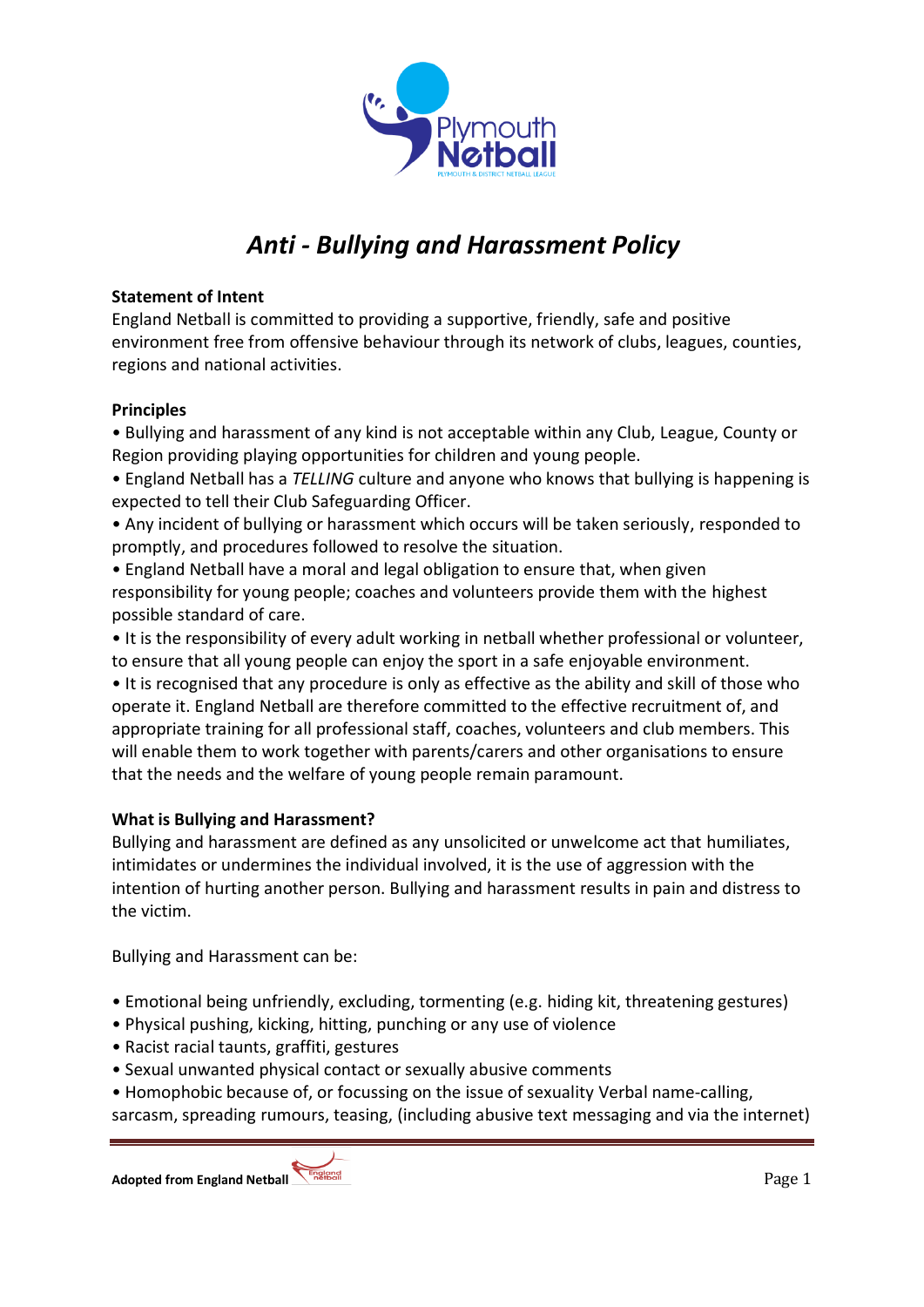

### **Signs and Symptoms**

A child may indicate by signs or behaviour that he or she is being bullied. Children and Young People have described bullying as:

- being called names
- being teased
- being hit, pushed, pulled, pinched, or kicked
- having their bag, mobile or other possessions taken
- receiving abusive text messages
- being forced to hand over money
- being forced to do things they do not want to do
- being ignored or left out
- being attacked because of religion, gender, sexuality, disability, appearance or ethnic or racial origin.

Other signs and symptoms:

- doesn't want to attend training or club activities
- changes to their usual routine
- begins being disruptive during sessions
- becomes withdrawn, anxious, or lacking in confidence
- comes home with clothes torn or kit damaged
- has possessions go "missing"
- becomes aggressive, disruptive or unreasonable
- starts stammering
- attempts or threatens suicide or runs away
- cries themselves to sleep at night or has nightmares
- has unexplained cuts or bruises
- comes home starving (money / lunch has been stolen)
- is bullying other children or siblings
- stops eating
- is frightened to say what's wrong.

**These signs and behaviour may not constitute bullying or harassment and be symptoms of other problems. Club, League, County or Regional members, coaches and volunteers need to be aware of these possible signs and report any concerns to the Club Safeguarding Officer.**

**Objectives of the Policy**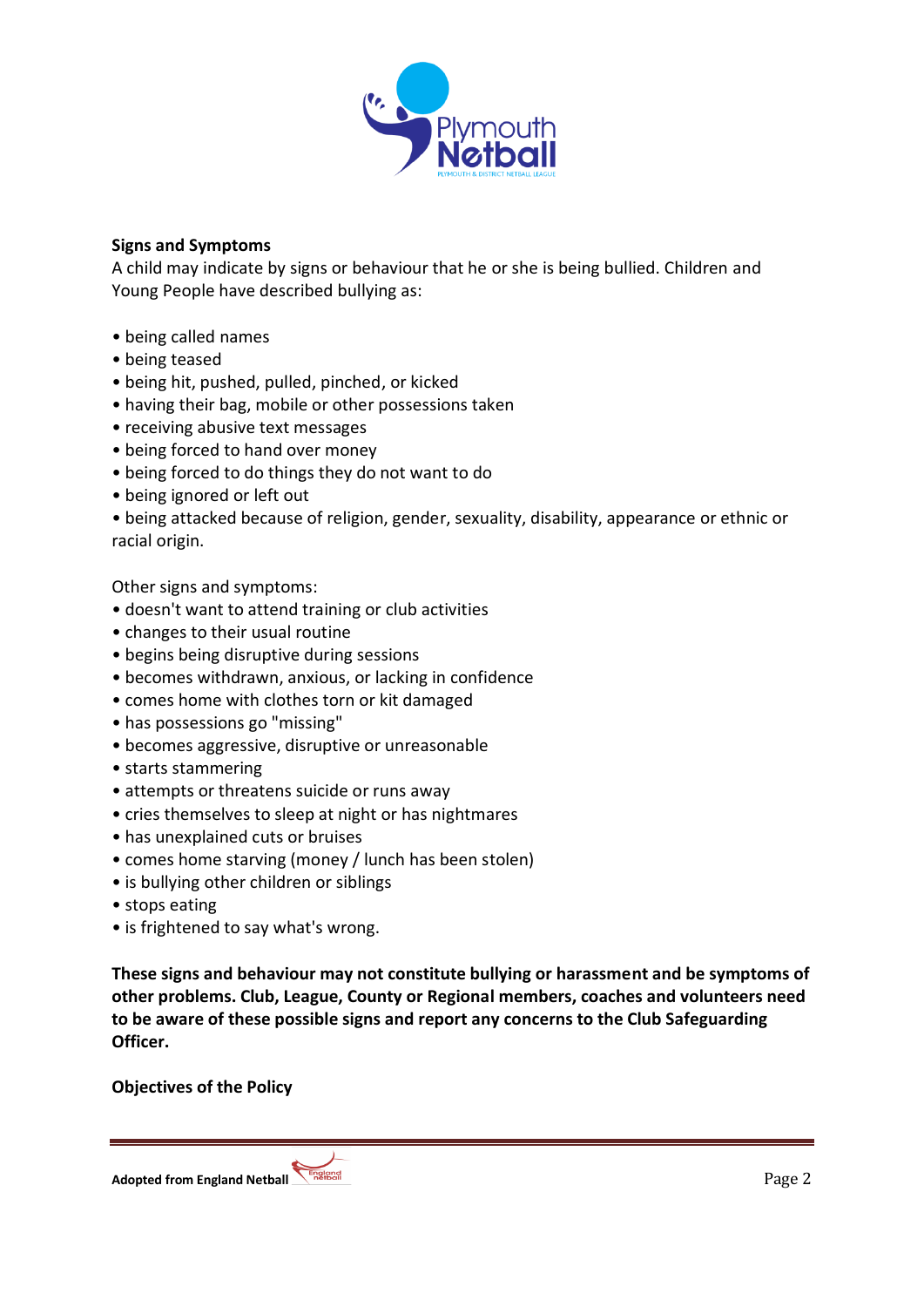

• All club, league, county and regional members, committee members, coaches, volunteers and parents should have an understanding of bullying.

• All club, league, county and regional members, committee members, coaches and volunteers should know what the England Netball, club, league, county or regional policy is on bullying, and follow it when bullying is reported.

• All players and parents should know what the England Netball, club, league, county or regional policy is on bullying, and what they should do if bullying arises.

• Players and parents should be assured that they will be supported when bullying is reported.

• Bullying will not be tolerated.

# **Procedures and Management of Bullying and Harassment**

**1** Report bullying incidents to the Club Safeguarding Officer, who will take the appropriate action (inline with the England Netball Safeguarding and Protecting Young People in Netball Policy and Procedures).

**2** Record (using the England Netball incident form).

If the incident is an adult bullying a young person or the incident is a young person bullying or harassing a young person the Club Safeguarding Officer will report the incident to England Netball's Lead Child Protection Officer.

• A decision is made in consultation with England Netball's Case Management Group on the method and process for managing the incident.

**3** Parents may be informed and will be asked to come into a meeting to discuss the problem.

**4** If necessary and appropriate, police will be consulted.

**5** The bullying or harassing behaviour or threats of bullying or harassment will be investigated and the bullying stopped quickly.

**6** An attempt will be made to help the bully (bullies) change their behaviour.

**7** If the situation is not or cannot be resolved through mediation, training or mentoring, refer back to England Netball's Lead Child Protection Officer who will:

• Manage the incident in line with England Netball Disciplinary Regulations.

# **Implementing the England Netball Anti – Bullying and Harassment Policy in your club. Phase 1**

Raise Awareness

• Raise awareness with all members and players within the club

o Put posters on the notice board

o Ensure all young players know they can talk to someone if they are worried

o Ensure that parents have a copy of the policy

o Adopt the policy within the club constitution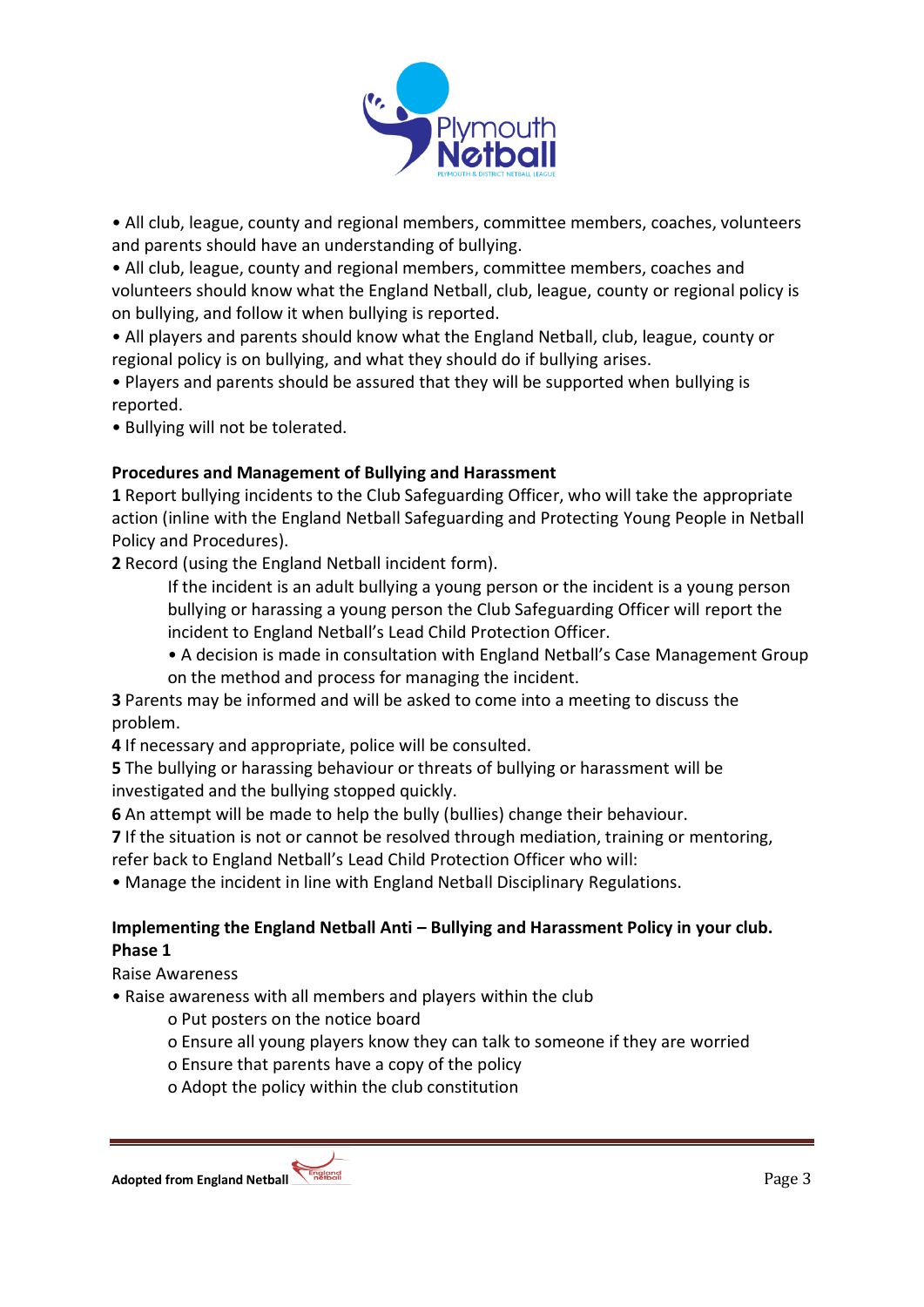

o Ensure that the Code of Conduct clearly states that behaviour which constitutes bullying or harassment will not be accepted

o Ensure all coaches, staff and volunteers have signed up the code of conduct o Ensure the policy is given to members and players

• Set up a working party to support the ongoing development and implementation of the policy

• Identify any training needs within the club and contact England Netball to find out about workshops and opportunities for support

# **Phase 2**

Review, Monitor and Evaluate

• Ensure that the working group meets to review how the communication of the policy has been managed, has it made a difference?

- Work with England Netball to take lessons learnt from incidents and re- evaluate the policy as required
- Maintain an ongoing poster campaign
- Ensure members, players, coaches, volunteers and parents are kept up to date with any changes

• Invite feedback from players, parents, coaches, members and volunteers about the policy and it's impact

## **Acknowledgements**

England Netball wishes to thank the RFU/RFUW, KIDSCAPE and ChildLine for their permission to adapt and modify material within the policy.

*Original Source*

KIDSCAPE "Anti Bullying Policy for Schools – Some Guidelines"

ChildLine "Bullying – Information for teachers and professionals working with young people"

If you require help or support you can contact:

# **KIDSCAPE Helpline for parents/carers of bullied children 08451 205 204 ChildLine 0800 1111**